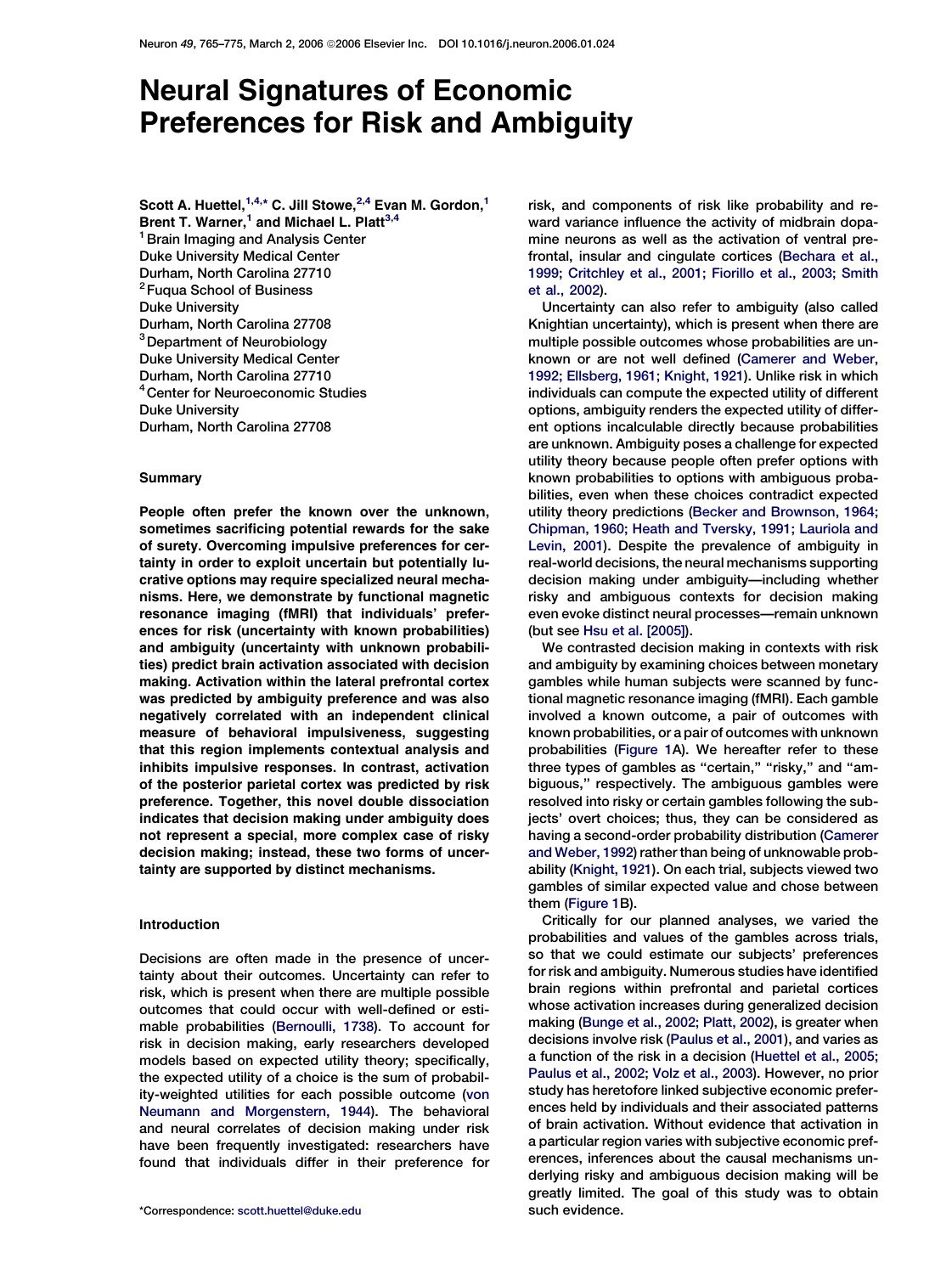<span id="page-1-0"></span>

B **Trial Structure** 



# **Results**

# Response Time and Economic Preference **Parameters**

Mean response time was fastest for decisions between ambiguous and certain (AC) gambles (mean  $\pm$  st. dev.:  $2.1 \pm 0.5$  s), intermediate for decisions between ambiguous and risky (AR) (2.5  $\pm$  0.8 s) and between risky and certain (RC) gambles (2.7  $\pm$  1.0 s), and slowest for decisions between risky gambles (RR) (3.4  $\pm$  1.4 s). All differences between conditions were significant (pairwise t tests; all p values <0.01), except for the comparison of the AR and RC pairs ( $p > 0.1$ ). Thus, decisions involving ambiguity were at least as fast as decisions involving only risk.

Using the choice history of each subject, we estimated subjects' preferences for ambiguity and risk, represented by the parameters  $\alpha$  ([Ghirardato et al., 2004\)](#page-9-0) and  $\beta$  respectively (see [Experimental Procedures](#page-7-0)). Values of  $\alpha$  that are less than 0.5 indicate that a subject

## Figure 1. Experimental Design

(A) Subjects made decisions between pairs of gambles, drawn from the following types: certain, with a known outcome; risky, with two outcomes with known probabilities; and ambiguous, with two outcomes with unknown probabilities. Probabilities and reward values varied across trials, and expected value was roughly matched between the gambles.

(B) At the beginning of each trial, two gambles were presented and the subjects indicated their preference by pressing a joystick button. A square then appeared around the selected gamble and any ambiguity was revealed. Then, after a short delay, balls spun around the edge of the gambles like roulette wheels, and outcomes were indicated by their final position and by text below the gambles.

was ambiguity preferring, whereas values greater than 0.5 indicate ambiguity aversion. Similarly, values of  $\beta$  greater than 1 indicate risk preferring behavior, whereas values less than 1 indicate risk aversion. The values of these parameters were uncorrelated across subjects ( $R_{12}$  = 0.26, p > 0.1), indicating that for our subject sample and task, risk and ambiguity made independent contributions to the decision process. Furthermore, the estimated parameters accurately predicted our subjects' choices in the experiment, even given the near matching of expected value between gambles. The subjects' choices in the RC and RR conditions were consistent with expected utility theory because the estimates of  $\beta$  correctly predicted an average of 75% of the subjects' choices, with a minimum of 68% and a maximum of 86%. Likewise, subjects' choices in the AC and AR conditions were consistent with the theory of  $\alpha$ -maxmin expected utility: the estimates correctly predicted an average of 79% of the subjects' choices, with a minimum of 71% and a maximum of 91%.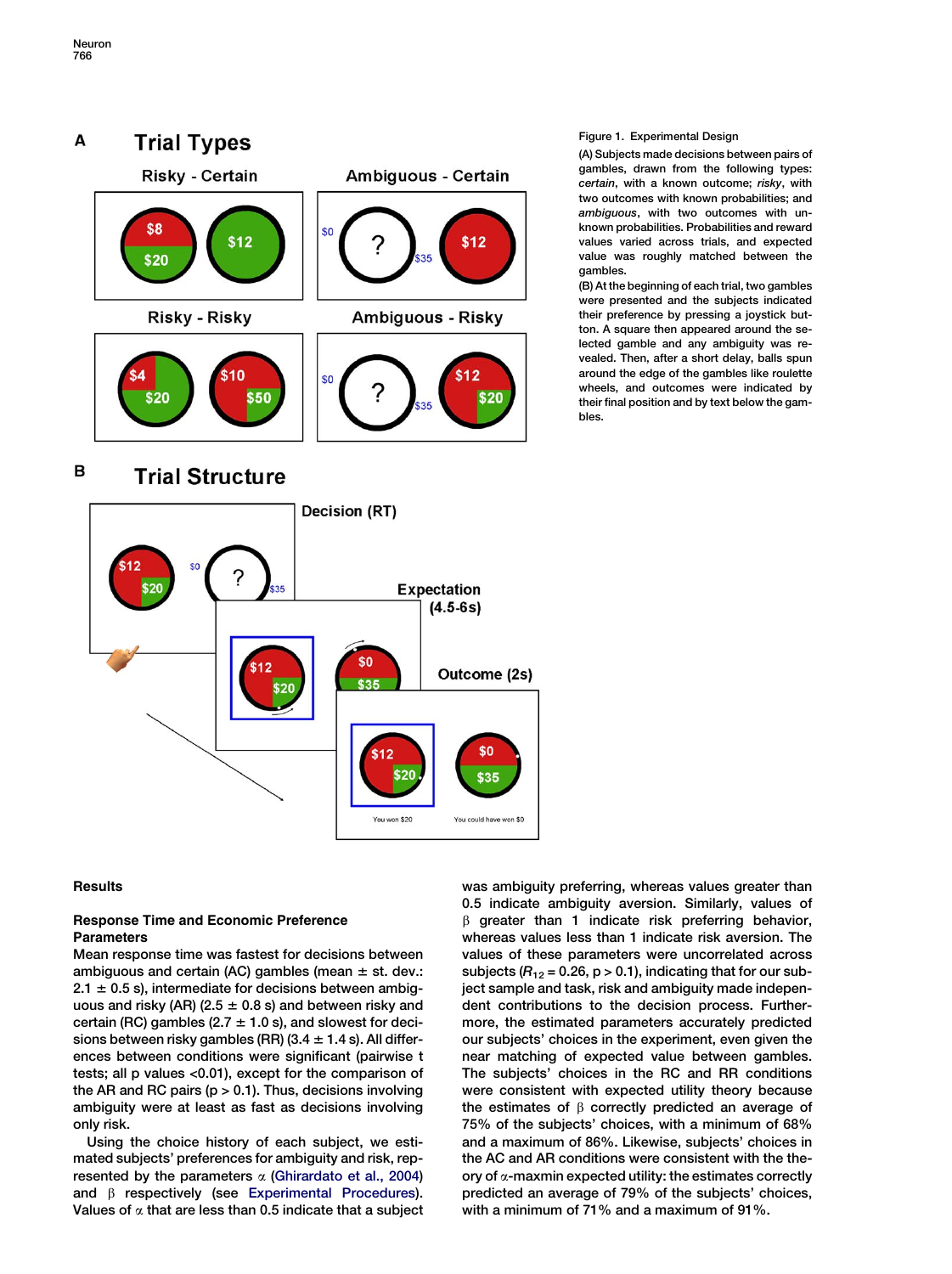| Table 1. Correlations between Cortical Activation and Behavioral Preferences |    |                        |          |          |            |                      |                       |                 |         |
|------------------------------------------------------------------------------|----|------------------------|----------|----------|------------|----------------------|-----------------------|-----------------|---------|
| Region                                                                       | BA | <b>MNI Coordinates</b> |          |          |            |                      | Correlation           |                 |         |
|                                                                              |    | x                      | v        | z        | t Value    | p Value              | Ambig. $(1 - \alpha)$ | $Risk( \beta )$ | Impuls. |
| <b>Right pIFS</b>                                                            | 9  | 39<br>51               | 16<br>16 | 33<br>45 | 7.2<br>6.8 | 0.000006<br>0.000009 | 0.71                  | $-0.14$         | $-0.64$ |
| <b>Right pIFS</b>                                                            | 8  | 40                     | 6        | 44       | 5.3        | 0.000094             | 0.70                  | $-0.20$         | $-0.35$ |
| <b>Right aINS</b>                                                            | 13 | 41                     | 19       | 9        | 5.5        | 0.000066             | 0.16                  | $-0.18$         | $-0.47$ |
| Left pPAR                                                                    | 40 | $-36$                  | $-57$    | 50       | 7.3        | 0.000004             | 0.16                  | $-0.62$         | 0.13    |

Shown are Brodmann Areas, stereotaxic coordinates, and significance values of frontal, insular, and parietal brain regions exhibiting significantly greater activation to decisions involving unknown probabilities (ambiguity) compared to decisions involving known probabilities (risk). Correlations are shown between differences in regression parameter estimates and the subjects' behavioral parameter estimates for ambiguity preference (1- $\alpha$ ), risk preference ( $\beta$ ), and impulsiveness (see also [Figures 2 and 4](#page-3-0)). Boldface text indicates significance ( $p \le 0.01$ , for correlations).

# Identification of Regions Exhibiting Ambiguity Effects

We used event-related fMRI in conjunction with a general linear model analysis to identify regions within the brain that either exhibited activation to the decision phase of the task across all conditions or exhibited increased activation to decisions involving ambiguity compared to those involving only risk. Decision-related activation was observed in anterior and posterior lateral prefrontal cortices, medial frontal cortex, insular cortex, parietal cortex, the basal ganglia, and the thalamus. These regions are typical of those found in studies of decision making and executive processing ([Huettel et al.,](#page-9-0) [2005; Miller and Cohen, 2001; Paulus et al., 2001\)](#page-9-0) and are not considered further in this manuscript.

However, a much more restricted set of regions (Table 1 and [Figure 2A](#page-3-0)) showed a significantly different activation between gambles involving ambiguity and those involving risk. These regions included the posterior inferior frontal sulcus (pIFS) within lateral prefrontal cortex, the anterior insular cortex (aINS), and posterior parietal cortex (pPAR). Within pIFS, in particular, a dramatic effect of ambiguity was observed ([Figures 2](#page-3-0)B and 2C). At the outset of each trial, when subjects considered their options and made a choice, activation was several times greater for decisions involving ambiguity than decisions involving risk. However, activation at the end of the trial, associated with viewing the outcome, showed a different dissociation: there was a greater response in AR and RR trials compared to those with a certain gamble. Thus, the modulatory consequences of ambiguity for pIFS were specific to the decision phase of the task. Within aINS and pPAR, in contrast, increased activation to trials with ambiguity was present but much less pronounced ([Figures 2B](#page-3-0) and 2C).

# Predicting Prefrontal and Parietal Activation from Economic Preferences

The results in [Figure 2](#page-3-0) demonstrate that activation within a selected set of regions, notably the lateral prefrontal cortex, increases when ambiguity is present. However, these activations are not themselves sufficient for assigning function to these regions, in the absence of any relation to behavior. Therefore, we next examined the correlations between ambiguity and risk effects on fMRI activation and subjects' economic preference parameters. To obtain a measure of decision-related activation, we determined the amplitude of the decisionphase regressors for each trial type within our analysis

model (see [Experimental Procedures\)](#page-7-0). These ''fMRI parameter estimates'' are not measures of absolute signal intensity, nor do they signal the goodness of fit of the model. Instead, they provide a measure of the relative strength of the neural response that can be attributed to each trial type during the decision phase.

We first used the single (mean) preference parameter value for each subject that best predicted choices ([Fig](#page-3-0)[ure 3](#page-3-0)). Note that for ambiguity we plot the quantity 1- $\alpha$ , rather than  $\alpha$ , so that increasing values indicate increasing ambiguity preference (as for risk). Across subjects, the ambiguity effect in the fMRI signal ( $[AC + AR]$  -[RC + RR]) in pIFS was significantly and positively correlated with the best-fit ambiguity preference quantity  $1-\alpha$  $(R_{12} = 0.71, p = 0.003)$ ; that is, ambiguity evoked the greatest increase in pIFS activation in those subjects who had the greatest preference for ambiguity. No other region's activation was significantly correlated with behavioral preferences for ambiguous options (all p's > 0.1). We found the opposite effect in pPAR, for which there was a significant correlation between the risk effect ( $[RC + RR] - [AC + AR]$ ) and the best-fit risk preference parameter  $\beta$  ( $R_{12}$  = 0.61, p = 0.01). That is, increased preference for risk predicted a relative increase in pPAR activation on risky trials. No other region's activation was significantly correlated with risk preference (all  $p's > 0.1$ ). We additionally evaluated whether these significant correlations might have been influenced by outliers by removing each of the subjects in turn and repeating the correlation analysis with the remaining 12 subjects. In every case, the correlation was significant at the  $p < 0.05$  level ( $R_{11} > 0.47$ ).

To verify the robustness of these brain-behavior relations, we used a resampling procedure, as described in the [Experimental Procedures](#page-7-0). The results of the resampling analysis [\(Figure 4\)](#page-4-0) completely confirmed the pattern observed when only using the mean parameter values. Across all iterations, activation in the right pIFS was significantly correlated with the ambiguity preference quantity 1- $\alpha$  at p < 0.001 on 30.8% of iterations, at  $p < 0.01$  on 99.1% of iterations, and at  $p < 0.05$  on 100% of iterations. A nonsignificant correlation (p > 0.05) was never observed across 10,000 samples. Similar analyses for ambiguity preferences were also conducted for aINS and pPAR, but no samples were observed with significant correlations ( $p < 0.05$ ). When examining samples of risk preference parameters, we found that activation of the pPAR was significantly correlated with risk preference parameters on every sample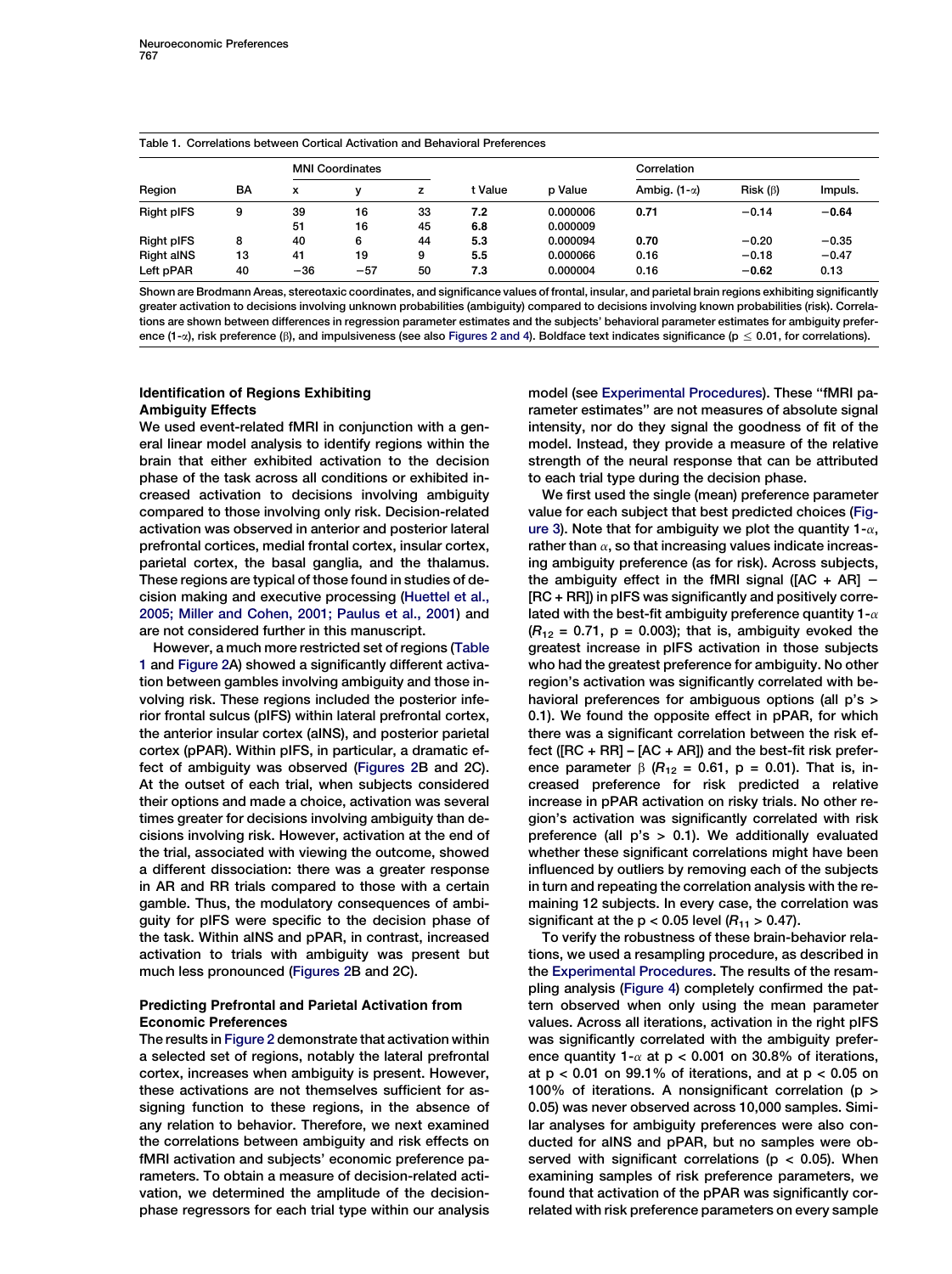<span id="page-3-0"></span>

Figure 2. Neural Substrates of Decision Making under Ambiguity Revealed by fMRI

(A) During the decision phase of the task, increased activation when ambiguity was present was found in the posterior part of the inferior frontal sulcus (pIFS) of lateral prefrontal cortex, in anterior insular cortex (aINS), and in posterior parietal cortex (pPAR). Slice locations are indicated via y coordinates.

(B) Hemodynamic time courses in the pIFS region (centroid: 39, 16, 33), aINS region aINS (centroid:  $41, 19, 9$ ), and pPAR (centroid:  $-36$ , -57, 50). Orange lines indicate decisions between ambiguous and certain gambles (AC), red lines indicate decisions between ambiguous and risky gambles (AR), cyan lines indicate decisions between risky and certain gambles (RC), and blue lines indicate decisions between risky and risky gambles (RR). The timing and mean durations of the three task phases are indicated schematically along the x axis: deciding between the gambles (solid line), expectation of the outcome of the gambles (dashed line), and reward presentation (dotted line). For illustrative purposes, the time period at which the maximum fMRI effect would be expected is indicated via shading with border indicating task phase. Visible is the large effect of ambiguity in pIFS upon the decision phase.

(C) Bars indicate the amplitude of the regression parameter  $(\pm$  standard error; expressed in arbitrary units) associated with the subjects' decision on each trial, for each of the four decision types (same colors as in [B]). Activation in pIFS was significantly greater for decisions involving ambiguity, with lesser but significant effects found in aINS and pPAR.

(p < 0.01, 4.3%; p < 0.05, 100%), and there were no samples in which pIFS or aINS activation correlated with risk preference parameters.

The above analyses allow us to conclude that activity in the lateral prefrontal cortex was predicted by ambiguity preferences and activity in the posterior parietal cor-



Figure 3. Subjective Economic Preferences Predict Changes in Brain Activation

Each subject's mean preference value and fMRI parameter value is indicated by a single square. Crosses indicate the point of neutral ambiguity/risk preference (x axis) and the mean fMRI parameter estimate in that region (y axis). (A) Ambiguity effects were defined by subtracting activation parameters associated with risk from activation parameters associated with ambiguity. In pIFS, we found a significant positive correlation between the neural ambiguity effect in pIFS and the ambiguity preference parameter 1- $\alpha$  ( $R_{12}$  = 0.71, p < 0.01); no significant ambiguity correlations were observed in aINS or pPAR. (B) Risk effects were defined by subtracting activation parameters associated with ambiguity from activation parameters associated with risk (i.e., the opposite of the ambiguity effects). Within pPAR there was a significant negative correlation between the ambiguity effect and the risk preference parameter  $\beta$  ( $R_{12} = -0.61$ , p = 0.01). There were no significant risk correlations for pIFS and aINS.

tex was predicted by risk preferences, across the entire range of possible preference parameters derived from our subject sample. However, they do not address the question of whether the observed correlations were greater in those regions than in other regions, e.g., that ambiguity preferences had a stronger relation with pIFS activation than aINS or pPAR activation. We conducted two additional tests to address this question. First, we set up a multiple regression analysis that examined the contributions of each of these three regions' activation toward predicting ambiguity or risk preferences. We found that pIFS made a significant contribution  $(t_9 =$ 2.9, p = 0.02) toward predicting ambiguity preferences, but the other regions did not. For predicting risk preferences, the contribution of pPAR approached significance  $(t_9 = 2.19, p = 0.06)$ , but no other region contributed. Second, we conducted Hotelling-Williams tests to compare the relative significance of pairs of correlated correlation coefficients. For ambiguity, we found that the correlation with ambiguity preferences (i.e., 1- $\alpha$ ) was greater for pIFS than for either the aINS or pPAR (both  $t_{10}$  = 1.8; p < 0.05, one-tailed). For risk, however, there was only a trend toward a significant difference, such that the correlation with  $\beta$  trended toward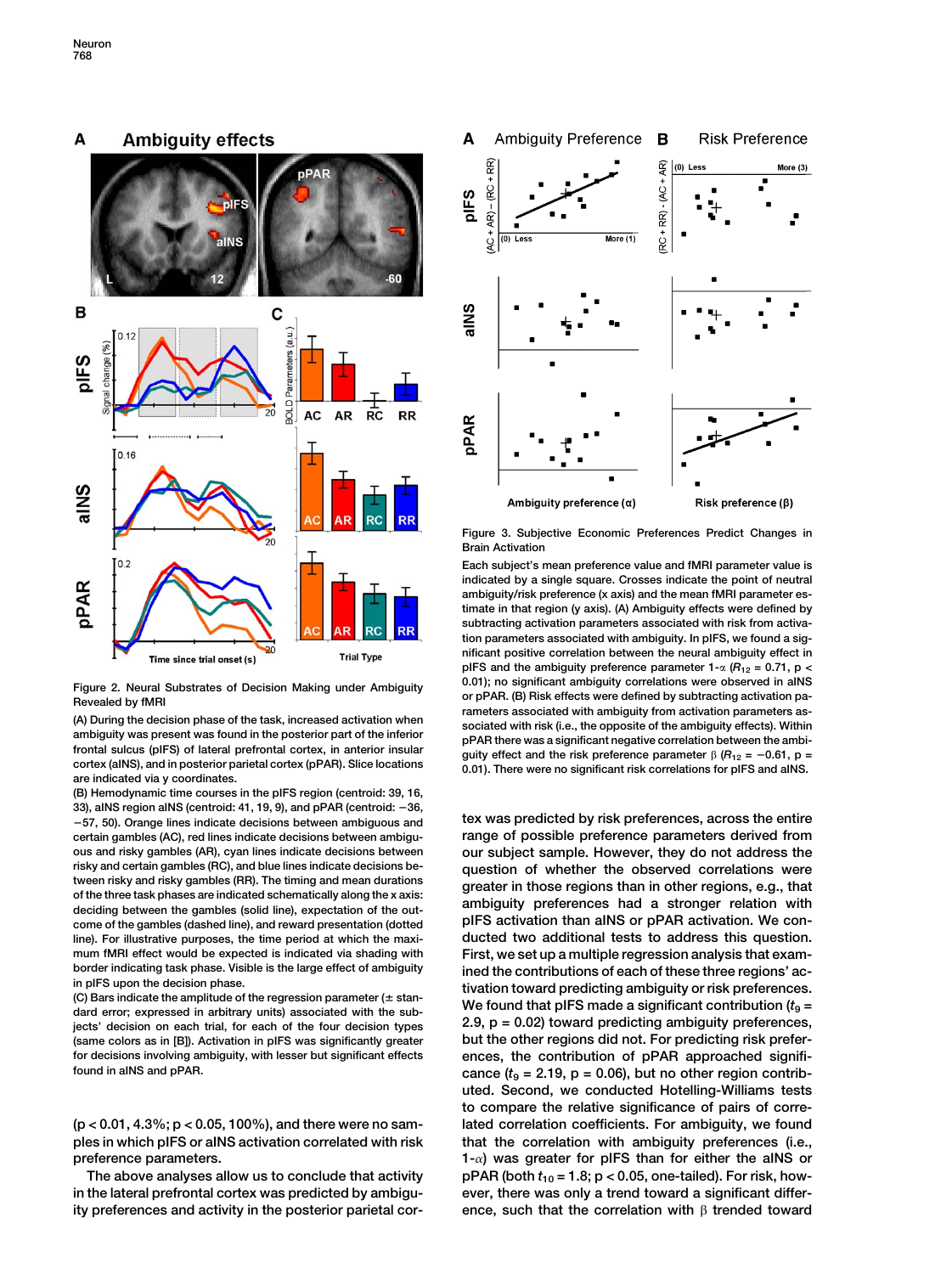<span id="page-4-0"></span>

Figure 4. A Double Dissociation between Economic Preferences and fMRI Activation

To evaluate the robustness of the relations between ambiguity and risk preferences and fMRI activation, we conducted a resampling analysis in which we selected preference values randomly from each subjects' range of estimated values for both risk ( $\beta$ ) and ambiguity (1- $\alpha$ ). Shown are the correlations (mean  $\pm$  standard deviation) obtained across 10,000 samples. A clear double dissociation was observed: ambiguity preferences correlate with changes in brain activation within pIFS, but not pPAR; risk preferences correlate with changes in brain activation within pPAR, but not pIFS.

being larger for pPAR than for pIFS or aINS (both p's < 0.10, one-tailed).

We thus can make two conclusions about the relations between economic preferences and brain activation. Preferences for ambiguity are predicted by activation in pIFS, and this relation is stronger in pIFS than in any other region tested. Conversely, preferences for risk are predicted by activation in pPAR; however, our data do not rule out the possibility that the other regions identified may similarly contribute to risk preferences.

# Predicting Prefrontal Activation from Behavioral Impulsiveness

The ambiguous stimuli used, by their very nature, are associated with a set of possible interpretations that might range from very favorable to very unfavorable. Differences in individuals' responses—whether neural or behavioral—to ambiguity might reflect their relative tendency to consider these options. When subjects act impulsively, failing to consider multiple contexts for a decision stimulus, controlled decision making may be impeded, and maladaptive outcomes may be more likely [\(Leland and Paulus, 2005\)](#page-9-0). Inhibiting impulsive behavior is perceived to be central to decision making [\(Chapman](#page-9-0) [and Niedermayer, 2001\)](#page-9-0) and may be a cardinal function of prefrontal cortex ([Miller, 2000](#page-9-0)). We therefore hypothesized that the behavioral trait of impulsiveness would be more associated with the neural processing of ambiguity than of risk.

To evaluate this potential relation, we collected psychometric data with the Barratt Impulsiveness Scale (BIS), 11th edition [\(Patton et al., 1995\)](#page-9-0). The BIS comprises three subscales—Cognitive, Non-Planning, and Motor—which together provide an overall measure of impulsiveness. Normalized BIS values in educated young adults are about 60  $\pm$  10 (mean  $\pm$  SD), with increasing values indicating greater impulsiveness. Across subjects, impulsiveness was not significantly correlated with either ambiguity or risk preference parameters ( $p's > 0.1$ ). As expected, we found that sub-



Figure 5. Behavioral Impulsiveness Predicts Ambiguity Effects in pIFS

(A) We additionally correlated behavioral impulsiveness, as indexed by the Barratt Impulsiveness Scale (BIS), to ambiguity effects. Impulsiveness significantly predicted activation in pIFS ( $R_9 = -0.64$ , p = 0.01), with a trend toward significance observed in aINS, and no effect at all in pPAR.

(B) When considering only the Cognitive Impulsiveness subscale of the BIS, the correlation increased slightly in pIFS but was completely absent in the other regions. These results are consistent with the interpretation that pIFS supports the consideration of multiple interpretations of an ambiguous decision option, given that reduced pIFS activation was found in subjects who are highly impulsive and consider fewer decision options.

jects who were more impulsive, as evinced by increased BIS values, had faster response times than subjects who were less impulsive ( $R_9 = -0.54$ , p = 0.05). This negative correlation was present for all four trial types: AC,  $R_9 = -0.61$ ; AR,  $R_9 = -0.54$ ; RC,  $R_9 = -0.50$ ; and RR,  $R_9 = -0.49$ .

However, impulsiveness was significantly and negatively correlated (Figure 5) with the ambiguity effect in pIFS ( $R<sub>9</sub> = -0.64$ , p = 0.02). Examination of subtests of the BIS revealed that the pIFS ambiguity effect most strongly correlated with cognitive impulsiveness ( $R<sub>9</sub>$  =  $-0.70$ ,  $p = 0.01$ ), compared to nonplanning impulsiveness ( $R_9 = -0.47$ , p = 0.08) and motor impulsiveness  $(R<sub>9</sub> = -0.52, p = 0.06)$ . No other region's ambiguity effect was predicted by behavioral impulsiveness at the p < 0.05 level (Figures 4B and 4C). However, within the anterior insula, there was a trend toward a negative correlation between the ambiguity effect and behavioral impulsiveness ( $R<sub>9</sub> = -0.47$ , p = 0.08). Examination of the subtests of impulsiveness indicated that this effect was driven by motor impulsiveness ( $R_9 = -0.60$ , p = 0.03) because the cognitive and nonplanning effects were nonsignificant (p's  $\geq$  0.2).

We examined whether these significant correlations might have been influenced by outliers by removing each of the subjects in turn and repeating the correlation analysis with the remaining 12 subjects. For the correlation between pIFS activation and the total BIS score, removing the subject with the greatest BIS score caused the correlation to drop below significance ( $R_8 = -0.41$ ,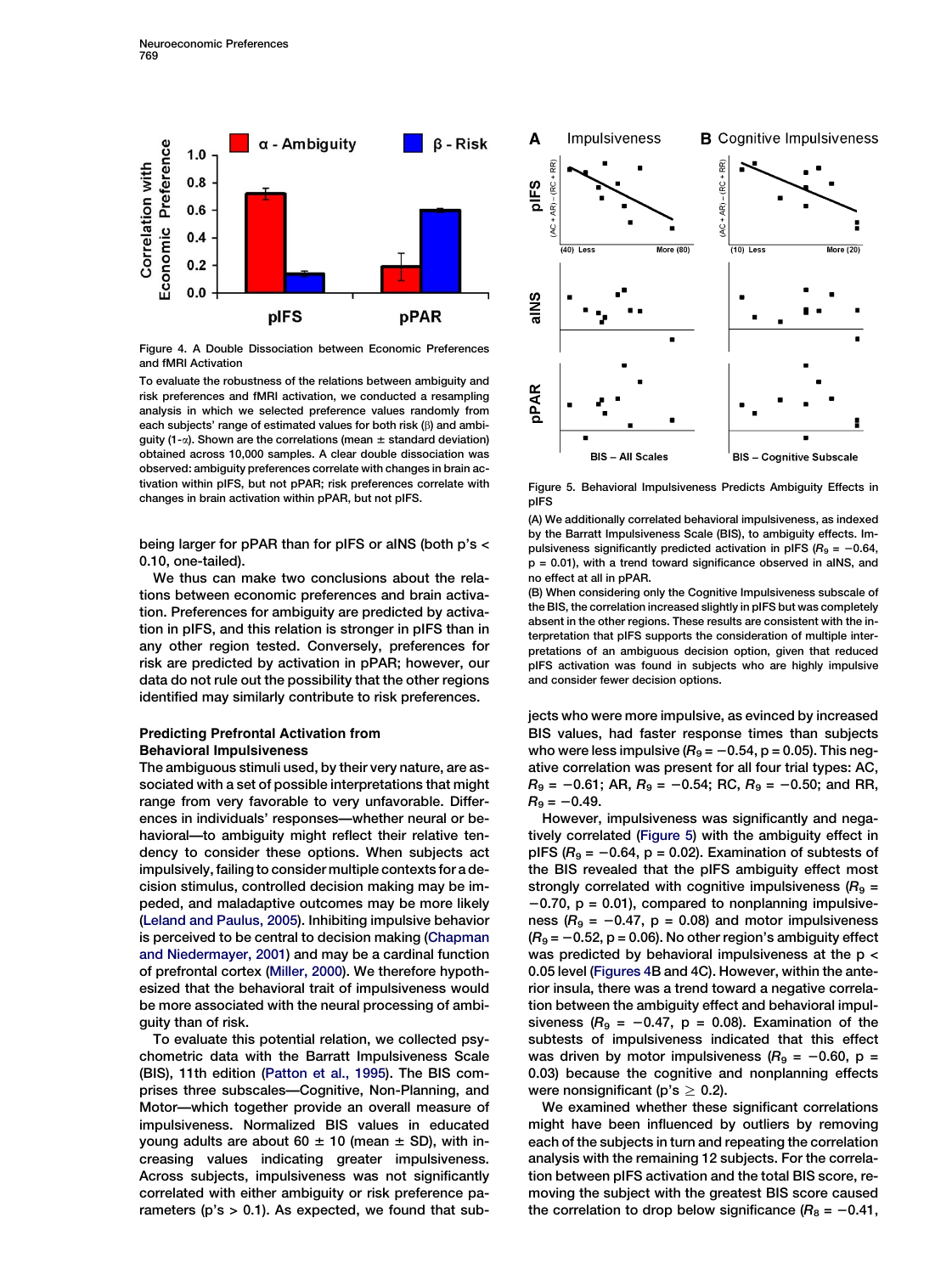$p > 0.1$ ); this was not the case for any other subject (all  $R_8$  $> -0.59$ , all p < 0.05). However, the correlation between pIFS activation and cognitive impulsiveness was robust to removal of any one subject (all  $R_8 > -0.59$ , all p < 0.05). Regression analyses demonstrated that activation of the pIFS  $(t[6] = 2.73, p < 0.05)$ , but not of the aINS or pPAR, predicted cognitive impulsiveness. No region's activation predicted a significant and independent component of the variance in total BIS score (i.e., overall impulsiveness). Note that the Hotelling-Williams test is not meaningful for these data, given the relatively few degrees of freedom. We conclude that activation in pIFS, unlike in other regions, mediates processes that counter cognitive impulsiveness in decision making.

## Discussion

Understanding how the brain deals with uncertainty and how subjective economic preferences are represented neurally are two of the central motivating problems of the emerging discipline of neuroeconomics [\(Glimcher](#page-9-0) [and Rustichini, 2004\)](#page-9-0). Our study provided three novel results with implications for addressing these problems. First, we identified brain regions that showed a selective increase in activation to decision making under ambiguity, compared to decision making under risk. We demonstrated that ambiguity modulates activation in a subset of those regions generally activated by economic decision making: the pIFS, the aINS, and the pPAR. Second, we related, across subjects, changes in brain activation to calculated parameters representing economic preferences. We demonstrated, for the first time, that activation of specific brain regions is predictable based on subjects' economic preferences for ambiguity and risk. Furthermore, different regions' activations are modulated by different parameters: the lateral prefrontal cortex was modulated by preferences for ambiguity and the posterior parietal cortex was modulated by preferences for risk. Finally, we showed that behavioral impulsiveness also modulated activation in lateral prefrontal cortex, with greater activation to ambiguous decisions observed in less-impulsive subjects. Together these latter two results tell a simple and convergent story: that the lateral prefrontal cortex supports processes related to the successful resolution of ambiguity in decision making.

## The Role of the Lateral Prefrontal Cortex in Resolving Uncertainty

The prefrontal cortex has been long considered to contribute to abstract thought, higher cognition, and the executive control of behavior. As evidence from cognitive neuroscience has refined this broad conception, there has been increasing recognition that executive control processes are specifically supported by regions along the lateral surface of the frontal lobe that are anterior to premotor regions and posterior to frontopolar cortex. These regions have been proposed to support a primarily regulative role, that of instantiating executive control processes to support achievement of task goals [\(Koechlin et al., 2003; Miller, 2000; Ridderinkhof et al.,](#page-9-0) [2004\)](#page-9-0).

Further, parsing the lateral prefrontal cortex into functional regions has been an area of active and ongoing re-

search, and several frameworks for its functional topography have been advanced. Shared by most is a distinction between two types of executive control processes: contextual control, or the construction of rules for behavior based upon the current context; and episodic control, or the selection and initiation of the appropriate behavior based upon the specific stimuli presented. In these frameworks, contextual control processes are assigned to posterior regions and episodic control processes are assigned to anterior regions. For example, Koechlin and colleagues compared task cuing, which was presumed to be primarily contextual, and response cuing, which was presumed to be primarily episodic [\(Koechlin et al., 2003\)](#page-9-0). Activation to the contextual cuing was observed in posterior lateral prefrontal cortex (centroid x, y, z: 36, 8, 28), which overlaps with the pIFS activation from the present study, although their region tends to be more inferior and more left lateralized. A similar conclusion was reached by [Brass and von Cra](#page-9-0)[mon \(2004\),](#page-9-0) who investigated the brain systems involved in the selection of task context (i.e., what information is relevant for a decision and in what context that information should be evaluated). Although our economic decision-making task differs greatly from the perceptual cuing task of Brass and von Cramon, our activation foci in pIFS and pPAR mirror theirs (pIFS:  $-41$ , 18, 26; pPAR:  $-36$ ,  $-57$ , 50), save that their pIFS activation was lateralized to the left hemisphere.

These prior results suggest that the pIFS plays a particularly important role in assessing the context for decision making. But, why should this process (and not other aspects of executive control) differ for ambiguous and risky trials? We suggest that the cardinal requirement for successfully dealing with ambiguity is behavioral flexibility: when faced with an ambiguous situation, one must resolve its multiplicity of interpretations into a context that facilitates decision making. No such context needs to be constructed in risky decision making because all information is specified by the decision problem. Although the need for contextual analysis differentiates decision making under ambiguity and risk, other processes are likely to be common across all forms of decision making under uncertainty. These include episodic selection, which relies on anterior regions of lateral prefrontal cortex [\(Huettel et al., 2002;](#page-9-0) [Rowe et al., 2000\)](#page-9-0); performance monitoring, for which anterior cingulate cortex may be critical [\(Kerns et al.,](#page-9-0) [2004\)](#page-9-0); and learning stimulus-response contingencies, which depends upon medial prefrontal cortex ([Volz](#page-10-0) [et al., 2003](#page-10-0)). As noted briefly in the results, although our study was designed to elucidate differences not commonalities, activation in these regions was found for all trial types in the decision phase.

We emphasize that further distinctions may be possible between subregions of posterior lateral prefrontal cortex. Also observed was ambiguity-related activation in a second, more posterior focus within the inferior frontal sulcus; this region has been labeled the inferior frontal junction (IFJ) and has approximate coordinates (44, -1, 38) ([Brass and von Cramon, 2002\)](#page-9-0). Comparisons across studies have suggested that this region supports task preparation, as needed when there are multiple tasks in an experiment that are signaled by different cues ([Brass and von Cramon, 2002, 2004; Bunge et al.,](#page-9-0)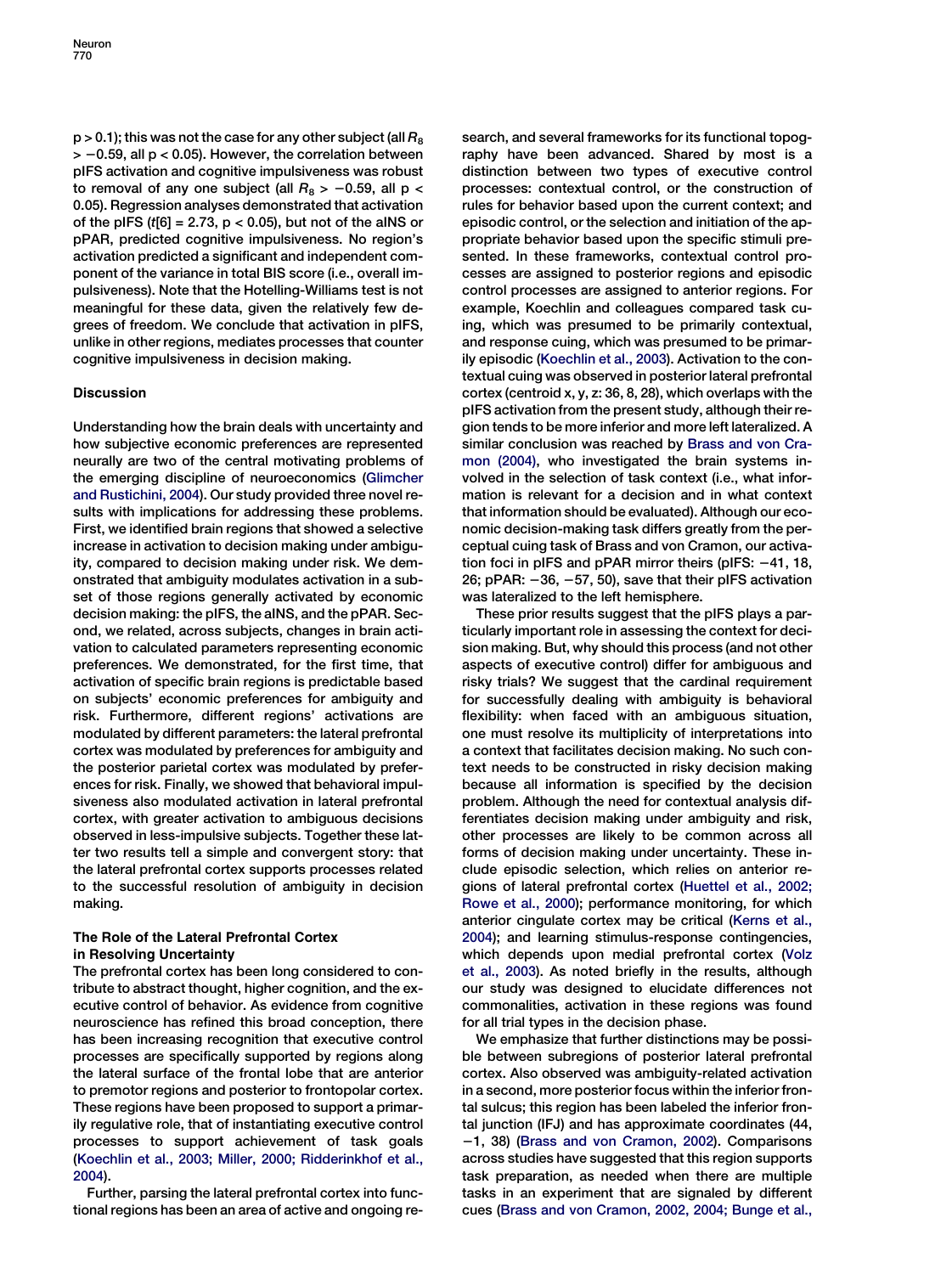[2002](#page-9-0)). Increased activation in this region to decision making under ambiguity might reflect the subjects' treatment of ambiguity as signaling a different decision task than (the default) risk. However, it is notable that unlike in the anterior pIFS, activation of this more-posterior region did not track ambiguity preferences across our subjects, so that it does not appear to be linked with processes specific to ambiguity resolution.

Finally, activation of the lateral prefrontal cortex frequently co-occurs with that of posterior parietal cortex, suggesting that the two regions may each contribute to executive control (at least in the form required for most neuroimaging experiments). We observed two notable differences between these regions. First, although activation in pPAR was greater on ambiguous trials than nonambiguous trials, the differences were small compared to those in pIFS. Second, the ambiguity effect in pPAR was correlated with subjects' risk preferences, not their ambiguity preferences. That pPAR mediates the evaluation of risky decisions is consistent with single-unit studies in monkeys ([Dorris and Glimcher,](#page-9-0) [2004; Sugrue et al., 2004](#page-9-0)), although the functional homologies between monkey and human posterior parietal cortex have not yet been established. Whether the observed risk effects in pPAR reflect differential demands for spatial response selection [\(Brass and von Cramon,](#page-9-0) [2004](#page-9-0)), activation of response rules [\(Bunge et al., 2002](#page-9-0)), analog calculation ([Piazza et al., 2004\)](#page-9-0), or another factor remains an avenue for future study.

## Ambiguity and Risk as Distinct Forms of Uncertainty

Ambiguity is of particular interest to economists and decision scientists for several reasons: it is present in most real-world decisions, it presents choice paradoxes for which standard expected utility theory has difficulty accounting, and it is specific to human-decision making, in that its resolution requires communication or assessment of a second-order expectation about probabilities. In particular, understanding why and how people treat subjective probabilities differently from objective probabilities are central questions in economic thought [\(Camerer and Weber, 1992; Knight, 1921](#page-9-0)). Distinctions in neural function—and by inference, mental process may lead to their answers.

There have been two prior neuroscience studies that manipulated ambiguity and risk in decision making, both with positron emission tomography (PET). Smith and colleagues evaluated how brain activation is influenced by gain and loss contexts in ambiguous and risky decisions [\(Smith et al., 2002](#page-9-0)); data are also reported in [\(Dickhaut et al., 2003\)](#page-9-0). Because of the temporal limitations of PET, the same trial condition was presented repeatedly within individual blocks and thus analyses collapsed across all phases of the task. A second study from the same group overcame this limitation by withholding feedback until after the experiment, which allows analysis of data associated with the choice phase of the task [\(Rustichini et al., 2005](#page-9-0)). Across these two studies, they found two primary differences between decision making under risk and under ambiguity: that effects of gain/loss context, as found in the ventromedial prefrontal cortex, were more pronounced for risky decisions than ambiguous decisions; and that both ambiguous and risky decisions evoke activation in parietal cortex, but not in lateral prefrontal cortex. These latter results stand in opposition to those of the present study, which showed clear evidence for lateral prefrontal cortex activation in decision making under uncertainty and for greater prefrontal activation when ambiguity was present, and to the large prior literature documenting the role of lateral prefrontal cortex in risky decision making. Thus, ours is the first study to link a specific region within prefrontal cortex, the pIFS, to decision making under ambiguity.

Even given a clear dissociation between ambiguity and risk, as operationalized in our task design, some consideration must be paid to confounding factors. Decisions under ambiguity and under risk might systematically differ in some secondary process—such as attention, motor preparation, or rule induction—that differentially drives activation in prefrontal and parietal cortices. It is possible, for example, that that attentional effects preferentially recruit lateral prefrontal cortex compared to posterior parietal cortex, accounting for the observed differences between ambiguity and risk. However, we believe this to be unlikely. Both regions exhibit attentional effects (with posterior parietal cortex more typically implicated), and any story about attentional differences associated with task difficulty and complexity would be difficult to reconcile with the faster response times observed on ambiguous trials.

Another potential explanation for the differences between prefrontal and parietal cortices could be that the former supports motor preparation processes, which might be more active for ambiguity than risk and might be deficient in our impulsive subjects. This conjecture is reasonable, given the contributions of premotor cortices to motor execution and preparation and the suggestions that posterior lateral prefrontal cortex supports task planning ([Brass and von Cramon, 2002; Dove](#page-9-0) [et al., 2000; Sohn et al., 2000](#page-9-0)). Nevertheless, the observed results argue against such an interpretation, for three reasons. First, if motor preparatory processes were engaged more rapidly and/or of more limited duration on trials with ambiguity, one would observe decreased activation in motor preparatory regions. However, we found a more than 2-fold increase in pIFS activation when ambiguity was present. Second, there were no significant effects of ambiguity in regions that are commonly implicated in motor preparation, such as the premotor cortex. Third, the amplitude of the BOLD response in the pIFS across conditions (i.e., [Figure 2B](#page-3-0)) perfectly tracks the presence/absence of ambiguity ( $AC = AR > RC = RR$ ) but is inconsistent with the ordering of response time across conditions (RR > RC =  $AR > AC$ ).

Finally, we consider the possibility that the pIFS activation reflects processes associated with rule induction, such that our ambiguity-preferring subjects were those who devoted the most energy to uncovering a hidden rule. Rule induction has been associated with the lateral prefrontal cortex, although reported activations are typically in the left hemisphere and in regions anterior to pIFS [\(Goel and Dolan, 2004](#page-9-0)). To control for the possibility that ambiguity-preferring subjects were spending more time making decisions when ambiguity was present, as would support this interpretation, we tested whether there were positive correlations across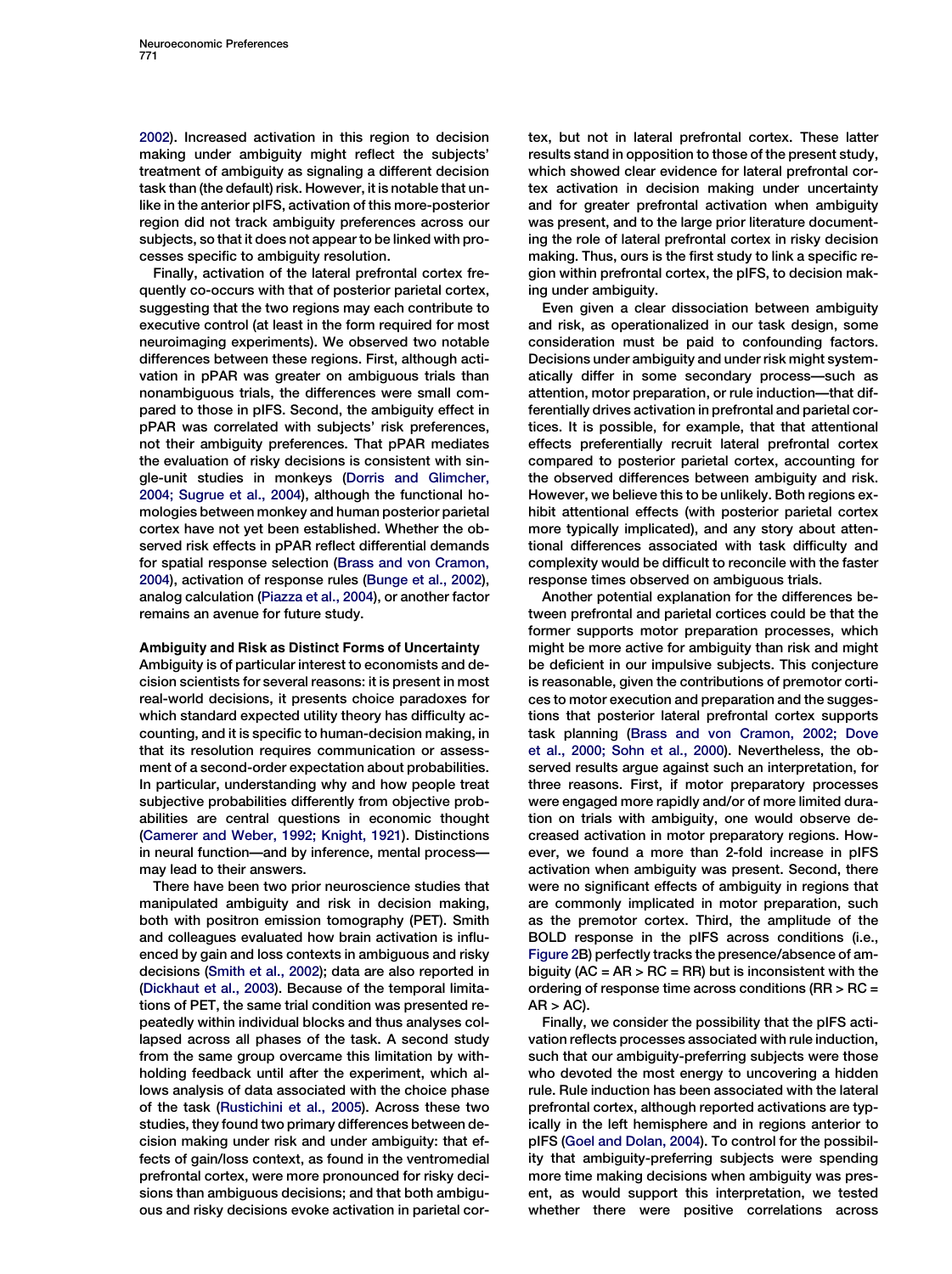<span id="page-7-0"></span>subjects between ambiguity preference and response time. Instead, there were nonsignificant negative correlations both when combining across all trial types and for every trial type independently (all Rs between  $-0.26$  and  $-0.32$ ). Likewise, as noted in the results, response time decreased when ambiguity was present and there was no correlation between ambiguity preference and impulsiveness. We note that our subjects were well practiced in the task, had substantial experience with the distribution of probabilities, and received the same information about rules regardless of their decision. Together, these results and design features reduce the tenability of arguments that invoke an additional process like rule induction that is expressed more in ambiguity-seeking subjects.

Yet, although our results do not support the direct substitution of another cognitive process for ambiguity, we cannot make a positive and definitive statement about what processes together constitute decision making under ambiguity. Defining what is meant by ''attitudes toward ambiguity'' has been and remains a challenge for economic theorists because no two individuals necessarily perceive the same ambiguity in a decision problem ([Ghirardato et al., 2004](#page-9-0)). Whereas risk can be defined in terms of certainty equivalents and expected values, there is no analog in ambiguous choice. This lack of a precise way to measure ambiguity attitudes even suggests that one may go so far as to interpret ambiguity preferring (averse) behavior as optimism (pessimism) about true probabilities. As discussed in the following section, a salutary effect of neuroeconomic research will be to provide evidence for or against the involvement of particular processes in complex forms of decision making.

# Neuroeconomics: Predicting Brain Activation from Economic Preferences

The present results demonstrate how neuroscience data can inform theoretical perspectives in economics [\(Glimcher and Rustichini, 2004](#page-9-0)). Although behavioral experiments have demonstrated that individuals treat ambiguity differently from risk [\(Camerer and Weber, 1992;](#page-9-0) [Luce, 2000](#page-9-0)), current theories proposed to accommodate decision making under ambiguity make several assumptions: that an individual's beliefs about the probabilities of each outcome are represented by a set of (possibly subjective) probability distributions, that the individual evaluates the expected utility of a choice according to each possible distribution, and that the individual then chooses one of the alternatives based on some objective. These assumptions predict that the processes evoked by risky decisions are subsumed within those evoked by ambiguous decisions. Our fMRI and response time results contradict this notion. We suggest that ambiguous decision making does not represent a special, more complex case of risky decision making; instead, these represent two types of decision making that are supported by distinct mechanisms.

The demonstration that activation of particular brain regions tracks specific economic preferences heralds a novel and potentially powerful approach for neuroeconomic studies. Although it is readily apparent that individuals differ in their preferences for risk and ambiguity, among other decision parameters (e.g., delayed versus

immediate rewards), there is no necessity that such differences must be measurable by fMRI. Decision preferences might be variable or diffuse, not matching cleanly to economic models. In this vein, a strength of the current results was the use of both ''best-fit'' and ''resampling'' approaches to verify that our results are robust to uncertainty in the model used to calculate economic preferences. Nor must preferences manifest in changes in neural activity at the scale used by fMRI: recent work in monkeys has indicated that activity of neurons within parietal and posterior cingulate cortices tracks the relative value and risk of decision options ([Dorris and](#page-9-0) [Glimcher, 2004; McCoy and Platt, 2005a, 2005b; Sugrue](#page-9-0) [et al., 2004](#page-9-0)). Thus, the finding of neural differences between preferences for ambiguity and risk provides a strong—and somewhat unexpected—grounding for future studies of their underlying mechanisms.

Of additional interest was the finding that behavioral impulsiveness covaries with pIFS activation, such that more impulsive individuals exhibited a smaller neural effect of ambiguity. That impulsiveness modulates prefrontal cortex activation is hardly surprising, given prior suggestions that a central function of prefrontal cortex is to inhibit impulsive or automatic behaviors ([Miller, 2000\)](#page-9-0) and that damage to prefrontal cortex (and/or neurotransmitter systems that modulate prefrontal cortex) is associated with increased behavioral impulsiveness [\(Best et al., 2002; Parrott, 2000; Walderhaug et al.,](#page-9-0) [2002\)](#page-9-0). However, the striking and novel result obtained here was that impulsiveness predicted activation in the specific region implicated for ambiguity preferences (but not in the other prefrontal regions or the parietal region implicated for risk preferences). We emphasize that the causal direction of this brain-behavior relation is not established by these data—it is equally plausible that the behavioral trait of impulsiveness is caused by reduced activity in pIFS and other brain regions that support considering multiple options in decision making. To identify the direction of causality, one would need to manipulate impulsiveness directly, as can be done with pharmacological methods like acute tryptophan depletion ([Cools et al., 2005; Walderhaug et al., 2002\)](#page-9-0).

Finally, we speculate that ambiguity aversion reflects the brain's implicit recognition of its computational limitations. Most people prefer to make decisions in domains in which they have prior knowledge (i.e., those in which alternative contexts can be readily brought to mind) compared to areas with which they are unfamiliar, even when probabilities are matched between the options ([Heath and Tversky, 1991](#page-9-0)). Insufficient activation in pIFS could signify that uncertainty about probability has not yet been resolved, thus indicating to other brain systems that the value of an ambiguous decision option should be discounted.

## Experimental Procedures

#### Subjects

Thirteen healthy volunteers (nine male; 18–33 years) participated in two sessions: one fMRI and one in a behavioral laboratory (order counterbalanced). All acclimated to the fMRI environment with a mock MRI scanner and participated in a 30 min practice session. All subiects gave written informed consent as part of a protocol approved by the Institutional Review Board of Duke University Medical Center.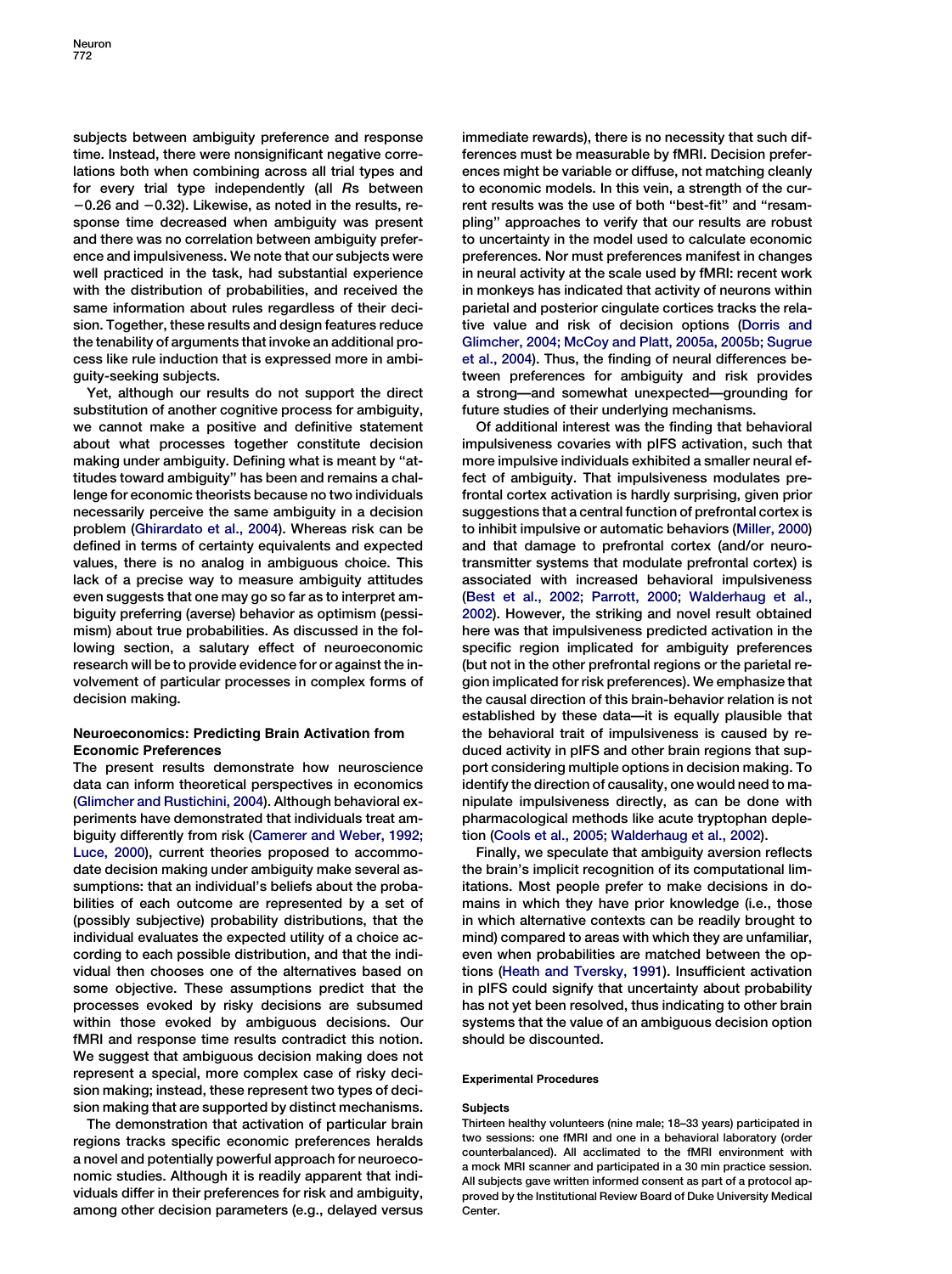#### Experimental Stimuli

Subjects chose between pairs of monetary gambles presented as pie charts [\(Figure 1](#page-1-0)A). Certain gambles showed only one monetary value, and thus their outcomes were known to the subjects. Risky gambles presented two monetary values and their associated probabilities. Ambiguous gambles presented two monetary values (one of which was always \$0) but concealed their corresponding probabilities until a choice was made. Outcome probabilities of the ambiguous (risky) gambles ranged from 0 to 1 (0.25 to 0.75) in 0.25 increments. Expected values for the certain and risky gambles ranged from \$5 to \$25 (mean of \$14), and expected value was matched within 20% for all gamble pairs. Four pairings of gamble types were presented with equal frequency: Ambiguous/Certain (AC), Ambiguous/ Risky (AR), Risky/Certain (RC), and Risky/Risky (RR). The labels ''certain," "risky," and "ambiguous" were never used within the experiment itself. The experiment was presented with the Psychophysics Toolbox [\(Brainard, 1997; Pelli, 1997\)](#page-9-0). Subjects indicated their choice on each trial via button press, whereupon the probabilities of any ambiguous gamble were revealed. The resolution of the gambles and the display of their outcomes were extended in time after the decision to allow isolation of decision-specific changes in brain activation.

#### Study Procedure

At the outset of each trial [\(Figure 1](#page-1-0)B), subjects were shown a pair of gambles. They were asked to select, by pressing a button with their right hand, the gamble they believed would best maximize their reward outcome on each trial. Upon selection, a blue box surrounded the chosen gamble, and probabilities were revealed for any Ambiguous gambles. Then, after a fixed delay of 2 s, the gambles were resolved by spinning small balls around their edges, much like roulette wheels, for a variable duration of 4.5–6 s. The balls' speed was randomized across trials to prevent inference about outcome from starting position. The outcomes of the chosen and unchosen gambles were indicated to the subjects both by the stopping positions of the balls and by text presented below each gamble for 2 s. The next trial began after a variable delay of 1.5–7.5 s. During each 9.5 min scan, approximately 28 trials were presented, and subjects participated in a mean of 7.2 scans. After completing both the fMRI session and a separate behavioral session, subjects were paid according to their choices on four gambles selected at random by rolling dice. Average payout over the four gambles was \$60.50, which was then added to a guaranteed \$30 for participation.

#### Imaging Methods

fMRI data were collected with a gradient-echo spiral-in pulse sequence with imaging parameters (TR = 1500 ms, TE = 35 ms, 34 axial slices parallel to the AC-PC plane,  $3.75 \times 3.75 \times 3.8$  mm) on a GE 1.5T scanner with a volume head coil. High-resolution 3D full-brain SPGR images were acquired to aid in normalization and coregistration. Functional images were corrected for head motion and time of acquisition within a TR and were normalized into a standard stereotaxic space (Montreal Neurological Institute) for intersubject comparison with SPM (Wellcome Department of Cognitive Neurology, University College London). A smoothing filter of width 8 mm was applied after normalization.

To identify activated brain regions, we used event-related fMRI in conjunction with a multiple regression analysis. A multiple regression analysis was performed with regressors for each of three trial components: the decision phase, which spanned the interval between presentation of the decision stimulus and the subject's response; the expectation phase, which included the spinning of the gambles until their resolution; and the outcome phase, which was defined as the TR after resolution of the gambles. Within the decision phase, separate regressors were used for each of the gamble pair types and for each possible decision, to allow examination of trialtype effects. Hypothesized BOLD responses time locked to these components were modeled by convolution of a canonical hemodynamic response and its first-order time derivative. Covariates for head motion and run-mean effects were included in the analyses. Least-squares parameter estimates were used to construct statistical parametric maps for each subject, which were then entered into a second-order random-effects analysis across subjects. Voxel clusters were counted as significant if the cluster maximum exceeded a threshold of p < 0.0001, with ten or more contiguous voxels exceeding a threshold of p < 0.001.

#### Behavioral Data Acquisition and Analysis

Parameters for each subject's risk and ambiguity preferences were estimated with their history of choices in both the fMRI and behavioral sessions. For risk, we assumed that the subjects' preferences had an expected utility representation. The utility  $u(x)$  of a monetary outcome  $x \geq 0$  was modeled with a power function (Equation 1).

$$
u(x) = x^{\beta} \tag{1}
$$

Here,  $\beta$  > ( = , <) 1 corresponds to risk-preferring (neutral, averse) behavior, respectively. For each subject, we calibrated the power function by finding the value of  $\beta$  that maximized the number of correct predictions in the RC and RR trials combined. Estimates of  $\beta$  spanned the range from risk averse to risk seeking, indicating considerable heterogeneity in risk preferences across subjects.

Using the value of  $\beta$  obtained for each individual, we then estimated a second parameter  $\alpha$  representing the individual's ambiguity preferences. We assumed that individuals evaluate ambiguous gambles with an  $\alpha$ -Maxmin Expected Utility function ([Ghirardato](#page-9-0) [et al., 2004](#page-9-0)). If subjects believe that both 0 and 1 are possible probabilities for the good outcome, this model reduces to Equation 2.

$$
u(x_1, x_2) = (1 - \alpha)(u(x_1)) + \alpha(u(x_2))
$$
 (2)

Here,  $x_1$  and  $x_2$  are monetary outcomes with  $x_1 > 0$  and  $x_2 = 0$ . This model suggests that under ambiguity, the decision maker acts as if he places a weight of  $\alpha$  on the expected utility of the choice under the worst probability distribution and a weight of  $(1-x)$  on the expected utility of the choice under the best probability distribution. We restricted  $0 \le \alpha \le 1$ , and consequently,  $\alpha$  > ( = , <) 0.5 corresponds to ambiguity-averse (neutral, preferring) behavior, respectively. For each subject, we calibrated Equation 2 and found the value of  $\alpha$  that maximized the number of correct predictions in the AC and AR trials combined. As in the case of risk, estimates of  $\alpha$  spanned the range from ambiguity averse to ambiguity preferring behavior. (Note that we plot the quantity 1- $\alpha$  in all figures so that increasing values indicate increasing ambiguity preference, as for risk.)

This procedure necessarily produces not simply a single parameter estimate, but one or more ranges of feasible parameter values (for each parameter, three subjects had disjoint ranges). To account for this potential analytical uncertainty about our subjects' true preference parameters, we calculated correlations between brain activation and preferences with both the mean parameter estimates and values drawn from the range of possible parameter estimates. For the latter analysis, we used a resampling approach with 10,000 iterations. On each iteration, we drew ambiguity and risk preference parameters from the ranges of possible values for each subject, sampled uniformly. We then calculated the correlations across subjects between each of the two sets of preference parameters and the fMRI data. We used the proportion of significant samples as an index of the robustness of the brain-behavior correlation for each brain region and preference parameter.

We additionally obtained a clinical measure of behavioral impulsiveness for ten of our 13 subjects with the Barratt Impulsiveness Scale, or BIS ([Patton et al., 1995\)](#page-9-0), for which increasing values indicate increasing impulsiveness. Typical values are approximately 60  $\pm$  10 (mean  $\pm$  standard deviation) for young-adult college students ([Patton et al., 1995](#page-9-0)).

#### **Acknowledaments**

This work is supported by grants from the National Institutes of Mental Health (NIMH 70685) and from the National Institute of Neurological Disorders and Stroke (NINDS 41328) and by institutional resources provided by Duke University. The authors thank D. Purves and J. Neil Bearden for helpful comments and Erin Douglas and Steven Green for assistance in manuscript preparation. The authors declare that they have no conflicts of interest, financial or otherwise.

Received: October 7, 2005 Revised: November 8, 2005 Accepted: January 20, 2006 Published: March 1, 2006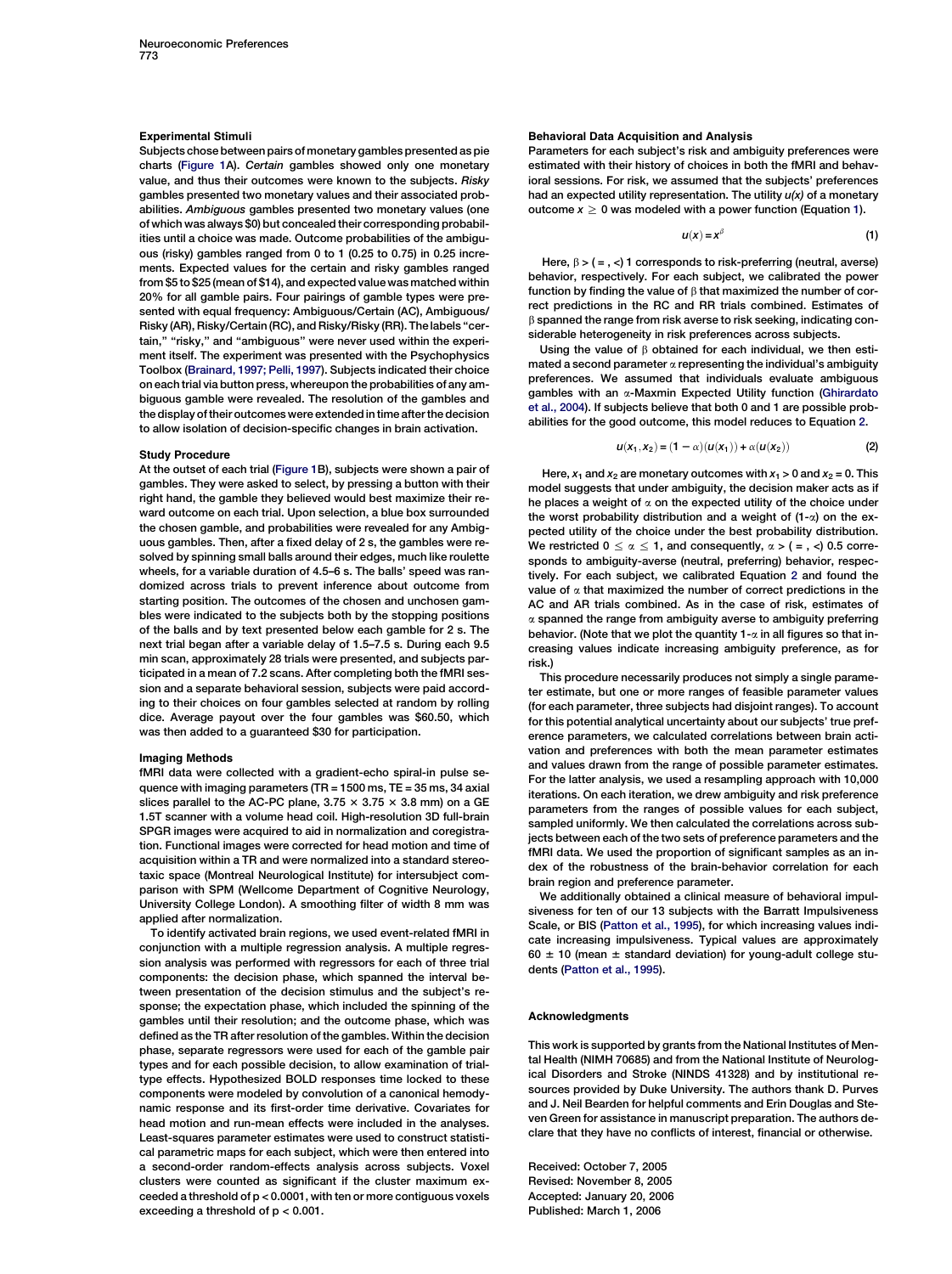#### <span id="page-9-0"></span>References

Bechara, A., Damasio, H., Damasio, A.R., and Lee, G.P. (1999). Different contributions of the human amygdala and ventromedial prefrontal cortex to decision-making. J. Neurosci. 19, 5473–5481.

Becker, S.W., and Brownson, F.O. (1964). What price ambiguity? Or the role of ambiguity in decision making. J. Polit. Econ. 72, 62–73.

Bernoulli, D. (1738). Specimen theoriae novae de mensura sortis. Commentarii Academiae Scientarum Imperialis Petropolitanae 5, 175–192.

Best, M., Williams, J.M., and Coccaro, E.F. (2002). Evidence for a dysfunctional prefrontal circuit in patients with an impulsive aggressive disorder. Proc. Natl. Acad. Sci. USA 99, 8448–8453.

Brainard, D.H. (1997). The psychophysics toolbox. Spat. Vis. 10, 433–436.

Brass, M., and von Cramon, D.Y. (2002). The role of the frontal cortex in task preparation. Cereb. Cortex 12, 908–914.

Brass, M., and von Cramon, D.Y. (2004). Selection for cognitive control: a functional magnetic resonance imaging study on the selection of task-relevant information. J. Neurosci. 24, 8847–8852.

Bunge, S.A., Hazeltine, E., Scanlon, M.D., Rosen, A.C., and Gabrieli, J.D. (2002). Dissociable contributions of prefrontal and parietal cortices to response selection. Neuroimage 17, 1562–1571.

Camerer, C., and Weber, M. (1992). Recent developments in modeling preferences: uncertainty and ambiguity. J. Risk Uncertain. 5, 325–370.

Chapman, G.B., and Niedermayer, L.Y. (2001). What counts as a decision? Predictors of perceived decision making. Psychon. Bull. Rev. 8, 615–621.

Chipman, J.S. (1960). Stochastic choice and subjective probability. In Decision, Values, and Groups, D. Willmer, ed. (New York: Pergamon Press), pp. 70–95.

Cools, R., Blackwell, A., Clark, L., Menzies, L., Cox, S., and Robbins, T.W. (2005). Tryptophan depletion disrupts the motivational guidance of goal-directed behavior as a function of trait impulsivity. Neuropsychopharmacology 30, 1362–1373.

Critchley, H.D., Mathias, C.J., and Dolan, R.J. (2001). Neural activity in the human brain relating to uncertainty and arousal during anticipation. Neuron 29, 537–545.

Dickhaut, J., McCabe, K., Nagode, J.C., Rustichini, A., Smith, K., and Pardo, J.V. (2003). The impact of the certainty context on the process of choice. Proc. Natl. Acad. Sci. USA 100, 3536–3541.

Dorris, M.C., and Glimcher, P.W. (2004). Activity in posterior parietal cortex is correlated with the relative subjective desirability of action. Neuron 44, 365–378.

Dove, A., Pollmann, S., Schubert, T., Wiggins, C.J., and von Cramon, D.Y. (2000). Prefrontal cortex activation in task switching: an eventrelated fMRI study. Brain Res. Cogn. Brain Res. 9, 103–109.

Ellsberg, D. (1961). Risk, ambiguity, and the Savage axioms. Q. J. Econ. 75, 643–669.

Fiorillo, C.D., Tobler, P.N., and Schultz, W. (2003). Discrete coding of reward probability and uncertainty by dopamine neurons. Science 299, 1898–1902.

Ghirardato, P., Maccheroni, F., and Marinacci, M. (2004). Differentiating ambiguity and ambiguity attitude. J. Econ. Theory 118, 133– 173.

Glimcher, P.W., and Rustichini, A. (2004). Neuroeconomics: the consilience of brain and decision. Science 306, 447–452.

Goel, V., and Dolan, R.J. (2004). Differential involvement of left prefrontal cortex in inductive and deductive reasoning. Cognition 93, B109–B121.

Heath, C., and Tversky, A. (1991). Preference and belief: ambiguity and competence in choice under uncertainty. J. Risk Uncertain. 4, 177–212.

Hsu, M., Bhatt, M., Adolphs, R., Tranel, D., and Camerer, C.F. (2005). Neural systems responding to degrees of uncertainty in human decision-making. Science 310, 1680–1683.

Huettel, S.A., Mack, P.B., and McCarthy, G. (2002). Perceiving patterns in random series: dynamic processing of sequence in prefrontal cortex. Nat. Neurosci. 5, 485–490.

Huettel, S.A., Song, A.W., and McCarthy, G. (2005). Decisions under uncertainty: probabilistic context influences activity of prefrontal and parietal cortices. J. Neurosci. 25, 3304–3311.

Kerns, J.G., Cohen, J.D., MacDonald, A.W., 3rd, Cho, R.Y., Stenger, V.A., and Carter, C.S. (2004). Anterior cingulate conflict monitoring and adjustments in control. Science 303, 1023–1026.

Knight, F.H. (1921). Risk, Uncertainty, and Profit (New York: Houghton Mifflin).

Koechlin, E., Ody, C., and Kouneiher, F. (2003). The architecture of cognitive control in the human prefrontal cortex. Science 302, 1181–1185.

Lauriola, M., and Levin, I.P. (2001). Relating individual differences in attitude toward ambiguity to risky choices. J. Behav. Decis. Mak. 14, 107–122.

Leland, D.S., and Paulus, M.P. (2005). Increased risk-taking decision-making but not altered response to punishment in stimulantusing young adults. Drug Alcohol Depend. 78, 83–90.

Luce, R.D. (2000). Utility of Gains and Losses: Measurement-Theoretical and Experimental Approaches (London: Lawrence Erlbaum).

McCoy, A.N., and Platt, M.L. (2005a). Expectations and outcomes: decision-making in the primate brain. J. Comp. Physiol. [A] 191, 201–211.

McCoy, A.N., and Platt, M.L. (2005b). Risk-sensitive neurons in macaque posterior cingulate cortex. Nat. Neurosci. 8, 1220–1227.

Miller, E.K. (2000). The prefrontal cortex and cognitive control. Nat. Rev. Neurosci. 1, 59–65.

Miller, E.K., and Cohen, J.D. (2001). An integrative theory of prefrontal cortex function. Annu. Rev. Neurosci. 24, 167–202.

Parrott, A.C. (2000). Human research on MDMA (3,4-methylene- dioxymethamphetamine) neurotoxicity: cognitive and behavioural indices of change. Neuropsychobiology 42, 17–24.

Patton, J.J., Stanford, M.S., and Barratt, E.S. (1995). Factor structure of the Barratt impulsiveness scale. J. Clin. Psychol. 51, 768–774.

Paulus, M.P., Hozack, N., Zauscher, B., McDowell, J.E., Frank, L., Brown, G.G., and Braff, D.L. (2001). Prefrontal, parietal, and temporal cortex networks underlie decision-making in the presence of uncertainty. Neuroimage 13, 91–100.

Paulus, M.P., Hozack, N., Frank, L., and Brown, G.G. (2002). Error rate and outcome predictability affect neural activation in prefrontal cortex and anterior cingulate during decision-making. Neuroimage 15, 836–846.

Pelli, D.G. (1997). The VideoToolbox software for visual psychophysics: transforming numbers into movies. Spat. Vis. 10, 437–442.

Piazza, M., Izard, V., Pinel, P., Le Bihan, D., and Dehaene, S. (2004). Tuning curves for approximate numerosity in the human intraparietal sulcus. Neuron 44, 547–555.

Platt, M.L. (2002). Neural correlates of decisions. Curr. Opin. Neurobiol. 12, 141–148.

Ridderinkhof, K.R., Ullsperger, M., Crone, E.A., and Nieuwenhuis, S. (2004). The role of the medial frontal cortex in cognitive control. Science 306, 443–447.

Rowe, J.B., Toni, I., Josephs, O., Frackowiak, R.S., and Passingham, R.E. (2000). The prefrontal cortex: response selection or maintenance within working memory? Science 288, 1656–1660.

Rustichini, A., Dickhaut, J., Ghirardato, P., Smith, K., and Pardo, J.V. (2005). A brain imaging study of the choice procedure. Games Econ. Behav. 52, 257–282.

Smith, K., Dickhaut, J., McCabe, K., and Pardo, J.V. (2002). Neuronal substrates for choice under ambiguity, risk, gains, and losses. Manage. Sci. 48, 711–718.

Sohn, M., Ursu, S., Anderson, J.R., Stenger, V.A., and Carter, C.S. (2000). The role of prefrontal cortex and posterior parietal cortex in task switching. Proc. Natl. Acad. Sci. USA 97, 13448–13453.

Sugrue, L.P., Corrado, G.S., and Newsome, W.T. (2004). Matching behavior and the representation of value in parietal cortex. Science 304, 1782–1787.